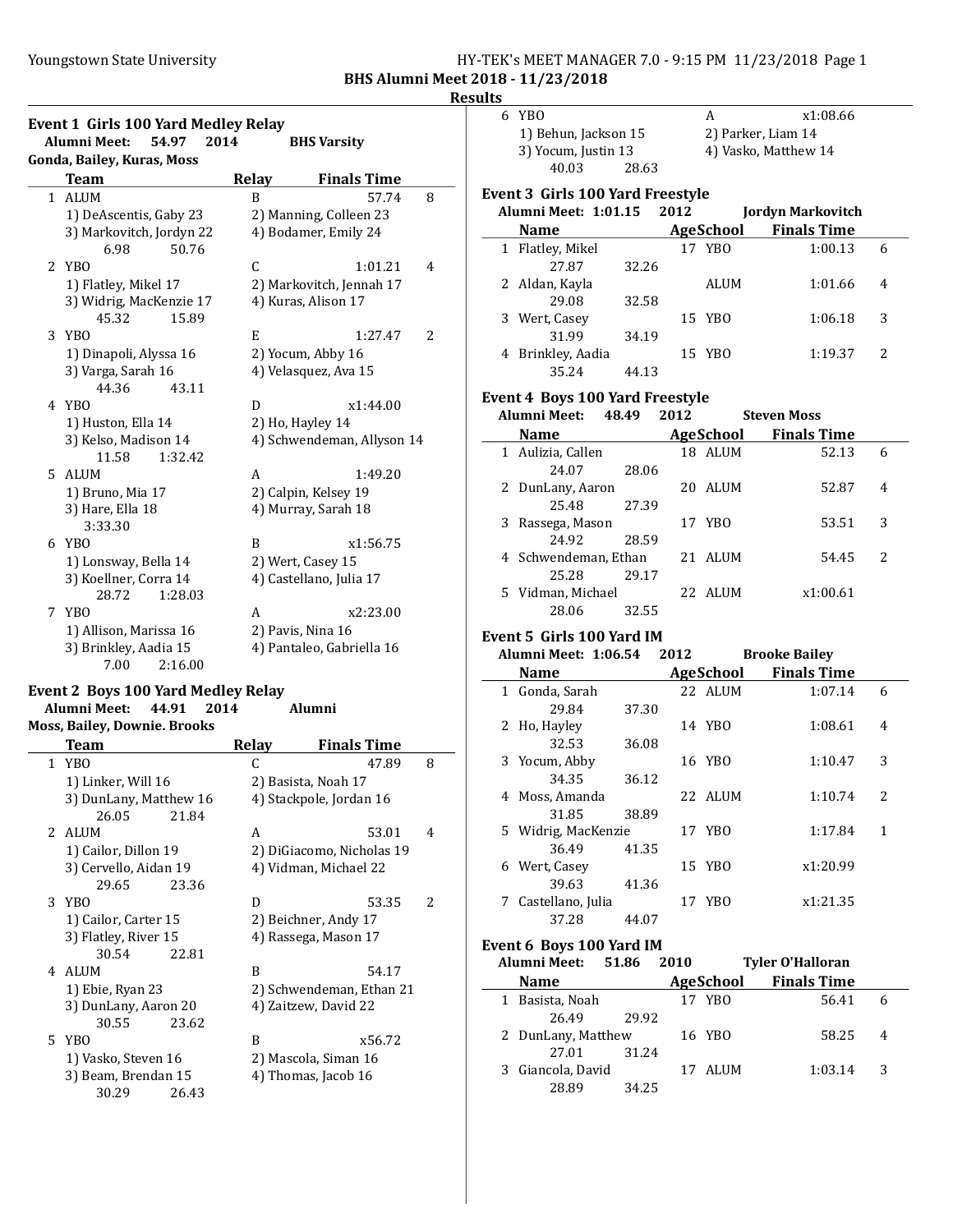## Youngstown State University The HY-TEK's MEET MANAGER 7.0 - 9:15 PM 11/23/2018 Page 2 BHS Alumni Meet 2018 - 11/23/2018

## Results

| (Event 6 Boys 100 Yard IM) |                       |       |  |           |                    |    |  |
|----------------------------|-----------------------|-------|--|-----------|--------------------|----|--|
|                            | <b>Name</b>           |       |  | AgeSchool | <b>Finals Time</b> |    |  |
|                            | 4 DiGiacomo, Nicholas |       |  | 19 ALUM   | 1:06.03            | 2  |  |
|                            | 30.66                 | 35.37 |  |           |                    |    |  |
|                            | 5 Beichner, Andy      |       |  | 17 YBO    | 1:10.34            | -1 |  |
|                            | 32.74                 | 37.60 |  |           |                    |    |  |
|                            | 6 Vasko, Matthew      |       |  | 14 YBO    | x1:34.96           |    |  |
|                            | 42.66                 | 52.30 |  |           |                    |    |  |

## Event 7 Girls 25 Yard Freestyle

#### Alumni Meet: 12.36 2010 Ashley Aldan

|    | <b>Name</b>          | AgeSchool  | <b>Finals Time</b> |                |
|----|----------------------|------------|--------------------|----------------|
|    | 1 Markovitch, Jennah | 17 YBO     | 12.95              | 6              |
| 2  | Hare, Ella           | ALUM<br>18 | 13.33              | 4              |
| 3  | Kuras, Alison        | 17 YBO     | 13.38              | 3              |
| 4  | Varga, Sarah         | 16 YBO     | 13.68              | $\overline{2}$ |
| 5. | Kuras, Corie         | 21 ALUM    | 13.77              | 1              |
| 6  | Markovitch, Jordyn   | 22 ALUM    | 13.81              |                |
| 7  | Dinapoli, Alyssa     | 16 YBO     | x13.87             |                |
| 8  | Huston, Ella         | 14 YBO     | x14.17             |                |
| 9  | Gonda, Jessica       | 25 ALUM    | x14.18             |                |
| 10 | Williams, Tyler      | 16 YBO     | x14.25             |                |
| 11 | Bruno, Mia           | ALUM<br>17 | x15.14             |                |
|    | 12 Koellner, Corra   | 14 YBO     | x17.26             |                |
| 13 | Pantaleo, Gabriella  | 16 YBO     | x17.55             |                |
| 14 | Pavis, Nina          | 16 YBO     | x20.10             |                |
|    | 15 Allison, Marissa  | 16 YBO     | x23.17             |                |

## Event 8 Boys 25 Yard Freestyle

|    | <b>Alumni Meet:</b> | 10.48 | 2014 |           | <b>Steven Moss</b> |                |
|----|---------------------|-------|------|-----------|--------------------|----------------|
|    | <b>Name</b>         |       |      | AgeSchool | <b>Finals Time</b> |                |
| 1  | Rassega, Mason      |       |      | 17 YBO    | 11.61              | 6              |
| 2  | Stackpole, Jordan   |       |      | 16 YBO    | 11.63              | 4              |
| 3  | Moss, Steven        |       |      | 25 ALUM   | 12.16              | 3              |
| 4  | Mascola, Siman      |       |      | 16 YBO    | 12.22              | $\overline{2}$ |
| 5. | Giancola, David     |       |      | 17 ALUM   | 12.35              | 1              |
| 6  | Henderson, Ben      |       |      | 17 YBO    | x12.48             |                |
|    | 7 Cailor, Carter    |       |      | 15 YBO    | x12.61             |                |
| 8  | Cailor, Dillon      |       | 19   | ALUM      | 13.24              |                |
| 9  | Zaitzew, David      |       |      | 22 ALUM   | x13.27             |                |
| 10 | Parker, Liam        |       |      | 14 YBO    | x14.88             |                |
| 11 | Slick, Ethan        |       |      | 13 YBO    | x22.62             |                |
| 12 | Behun, Jackson      |       |      | 15 YBO    | x32.15             |                |

## Event 9 Girls 100 Yard Freestyle Relay Alumni Meet: 51.20 2012 BHS Varsity

## Hilk, DeAscentis, Manning, Kubala

| <b>Team</b>              | <b>Relav</b> | <b>Finals Time</b>     |   |
|--------------------------|--------------|------------------------|---|
| YBO                      | B            | 48.55                  | 8 |
| 1) Flatley, Mikel 17     |              | 2) Dinapoli, Alyssa 16 |   |
| 3) Markovitch, Jennah 17 |              | 4) Kuras, Alison 17    |   |
| 24.26<br>24.29           |              |                        |   |
| 2 ALUM                   | в            | 50.85                  | 4 |
| 1) DeAscentis, Gaby 23   |              | 2) Bodamer, Emily 24   |   |
| 3) Markovitch, Jordyn 22 |              | 4) Manning, Colleen 23 |   |
| 25.48<br>25.37           |              |                        |   |

| 3 | YBO                       |       | D                  | 51.37<br>2                 |
|---|---------------------------|-------|--------------------|----------------------------|
|   | 1) Varga, Sarah 16        |       | 2) Yocum, Abby 16  |                            |
|   | 3) Huston, Ella 14        |       | 4) Ho, Hayley 14   |                            |
|   | 32.80                     | 18.57 |                    |                            |
|   | 4 ALUM                    |       | A                  | 53.69                      |
|   | 1) Murray, Sarah 18       |       | 2) Hare, Ella 18   |                            |
|   | 3) Bruno, Mia 17          |       |                    | 4) Calpin, Kelsey 19       |
|   | 27.05                     | 26.64 |                    |                            |
|   | 5 YBO                     |       | C                  | x56.03                     |
|   | 1) Lonsway, Bella 14      |       | 2) Wert, Casey 15  |                            |
|   | 3) Koellner, Corra 14     |       |                    | 4) Schwendeman, Allyson 14 |
|   | 29.46                     | 26.57 |                    |                            |
|   | 6 ALUM                    |       | C                  | x56.66                     |
|   | 1) Kuras, Corie 21        |       |                    | 2) Moss, Amanda 22         |
|   | 3) Gonda, Jessica 25      |       | 4) Gonda, Sarah 22 |                            |
|   | 28.55                     | 28.11 |                    |                            |
|   | 7 YBO                     |       | F                  | x56.71                     |
|   | 1) Velasquez, Ava 15      |       |                    | 2) Williams, Tyler 16      |
|   | 3) Widrig, MacKenzie 17   |       |                    | 4) Castellano, Julia 17    |
|   | 27.26                     | 29.45 |                    |                            |
| 8 | YBO                       |       | A                  | x1:08.36                   |
|   |                           |       | 2) Pavis, Nina 16  |                            |
|   | 1) Allison, Marissa 16    |       |                    |                            |
|   | 3) Pantaleo, Gabriella 16 |       |                    | 4) Brinkley, Aadia 15      |

### Event 10 Boys 100 Yard Freestyle Relay Alumni Meet: 42.03 2014 Bailey, Ebie, Brooks, Downie

|              | <u>Bancy Bore Brooms</u> Bowme |       |       |                          |                          |
|--------------|--------------------------------|-------|-------|--------------------------|--------------------------|
|              | Team                           |       | Relay | <b>Finals Time</b>       |                          |
| $\mathbf{1}$ | YB <sub>0</sub>                |       | B     | 42.05                    | 8                        |
|              | 1) Rassega, Mason 17           |       |       | 2) Linker, Will 16       |                          |
|              | 3) DunLany, Matthew 16         |       |       | 4) Basista, Noah 17      |                          |
|              | 21.21                          | 20.84 |       |                          |                          |
|              | 2 ALUM                         |       | A     | 44.33                    | 4                        |
|              | 1) DunLany, Aaron 20           |       |       | 2) Aulizia, Callen 18    |                          |
|              |                                |       |       | 4) Schwendeman, Ethan 21 |                          |
|              | 21.21                          | 23.12 |       |                          |                          |
|              | 3 YBO                          |       | C     | 45.71                    | $\overline{\mathcal{L}}$ |
|              | 1) Flatley, River 15           |       |       | 2) Cailor, Carter 15     |                          |
|              | 3) Mascola, Siman 16           |       |       | 4) Stackpole, Jordan 16  |                          |
|              | 23.81                          | 21.90 |       |                          |                          |
|              | 4 YBO                          |       | D     | x48.80                   |                          |
|              | 1) Vasko, Steven 16            |       |       | 2) Beichner, Andy 17     |                          |
|              | 3) Beam, Brendan 15            |       |       | 4) Henderson, Ben 17     |                          |
|              | 25.63                          | 23.17 |       |                          |                          |
|              | 5 YBO                          |       | A     | x57.30                   |                          |
|              | 1) Vasko, Matthew 14           |       |       | 2) Behun, Jackson 15     |                          |
|              | 3) Parker, Liam 14             |       |       | 4) Yocum, Justin 13      |                          |
|              | 36.74                          | 20.56 |       |                          |                          |

## Event 11 Girls 25 Yard Butterfly

| Alumni Meet:       | 13.14 | 2010 |                  | <b>Ashley Aldan</b> |                |
|--------------------|-------|------|------------------|---------------------|----------------|
| <b>Name</b>        |       |      | <b>AgeSchool</b> | <b>Finals Time</b>  |                |
| 1 Flatley, Mikel   |       |      | 17 YBO           | 13.67               | 6              |
| 2 Bodamer, Emily   |       |      | 24 ALUM          | 14.02               | $\overline{4}$ |
| 3 Gonda, Jessica   |       |      | 25 ALUM          | 14.14               | 3              |
| 4 Gonda, Sarah     |       |      | 22 ALUM          | 14.25               | $\mathcal{L}$  |
| 5 Varga, Sarah     |       |      | 16 YBO           | 14.72               | 1              |
| 6 DeAscentis, Gaby |       |      | 23 ALUM          | x14.82              |                |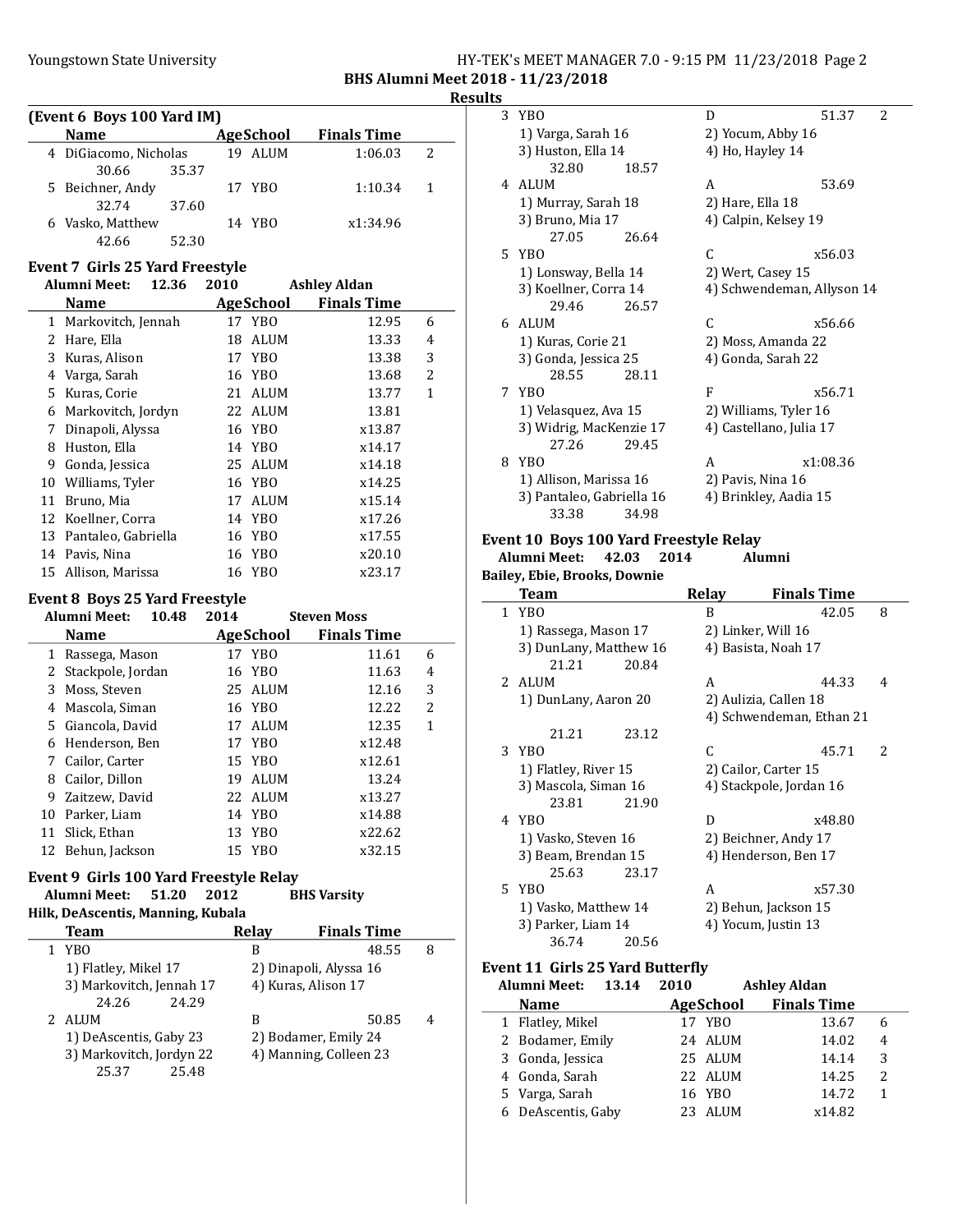## Youngstown State University The HY-TEK's MEET MANAGER 7.0 - 9:15 PM 11/23/2018 Page 3 BHS Alumni Meet 2018 - 11/23/2018

Results

| (Event 11 Girls 25 Yard Butterfly) |                  |                    |  |  |  |  |  |
|------------------------------------|------------------|--------------------|--|--|--|--|--|
| <b>Name</b>                        | <b>AgeSchool</b> | <b>Finals Time</b> |  |  |  |  |  |
| 7 Aldan, Kayla                     | <b>ALUM</b>      | x15.32             |  |  |  |  |  |
| 8 Schwendeman, Allyson             | 14 YBO           | 15.48              |  |  |  |  |  |
| 9 Kelso, Madison                   | 14 YBO           | x15.66             |  |  |  |  |  |
| 10 Velasquez, Ava                  | 15 YBO           | x15.74             |  |  |  |  |  |
| 11 Williams, Tyler                 | 16 YBO           | x16.25             |  |  |  |  |  |
| 12 Castellano, Julia               | 17 YBO           | x16.81             |  |  |  |  |  |
| 13 Brinkley, Aadia                 | 15 YBO           | x18.85             |  |  |  |  |  |

# Event 12 Boys 25 Yard Butterfly

|    | Alumni Meet:      | 10.47 | 2012 |           | <b>Tyler O'Halloran</b> |   |
|----|-------------------|-------|------|-----------|-------------------------|---|
|    | <b>Name</b>       |       |      | AgeSchool | <b>Finals Time</b>      |   |
|    | DunLany, Matthew  |       |      | 16 YBO    | 11.88                   | 6 |
|    | 2 Aulizia, Callen |       | 18   | ALUM      | 12.14                   | 4 |
| 3  | Linker, Will      |       |      | 16 YBO    | 12.59                   | 3 |
| 4  | Beam, Brendan     |       |      | 15 YBO    | 12.97                   | 2 |
| 5. | Flatley, River    |       |      | 15 YBO    | x12.99                  |   |
| 6  | Giancola, David   |       | 17   | ALUM      | 13.09                   | 1 |
| 7  | Cailor, Carter    |       |      | 15 YBO    | x13.96                  |   |
| 8  | Vasko, Steven     |       |      | 16 YBO    | x14.22                  |   |
| 9  | Cailor, Dillon    |       | 19   | ALUM      | 15.44                   |   |
|    | Vasko, Matthew    |       | 14   | YBO       | x19.59                  |   |

## Event 13 Girls 50 Yard Freestyle

|             | <b>Alumni Meet:</b>                    | 26.34 | 2012      | <b>Colleen Manning</b> |                         |              |
|-------------|----------------------------------------|-------|-----------|------------------------|-------------------------|--------------|
| <b>Name</b> |                                        |       | AgeSchool | <b>Finals Time</b>     |                         |              |
| 1           | Flatley, Mikel                         |       |           | 17 YBO                 | 26.13                   | 6            |
| 2           | Markovitch, Jennah                     |       | 17        | YB <sub>0</sub>        | 26.56                   | 4            |
| 3           | Kuras, Alison                          |       |           | 17 YBO                 | 27.36                   | 3            |
| 4           | Dinapoli, Alyssa                       |       | 16        | YB <sub>0</sub>        | x27.54                  |              |
| 5           | Manning, Colleen                       |       | 23        | <b>ALUM</b>            | 27.64                   | 2            |
| 6           | Moss, Amanda                           |       | 22        | <b>ALUM</b>            | 27.75                   | $\mathbf{1}$ |
| 7           | Varga, Sarah                           |       | 16        | <b>YBO</b>             | x27.92                  |              |
| 8           | Ho, Hayley                             |       |           | 14 YBO                 | x28.17                  |              |
| 9           | Bodamer, Emily                         |       |           | 24 ALUM                | 28.24                   |              |
| 10          | Kuras, Corie                           |       | 21        | <b>ALUM</b>            | x28.34                  |              |
| 11          | Yocum, Abby                            |       | 16        | YB <sub>0</sub>        | x28.53                  |              |
| 12          | Markovitch, Jordyn                     |       | 22        | <b>ALUM</b>            | x29.76                  |              |
| 13          | Williams, Tyler                        |       |           | 16 YBO                 | x29.84                  |              |
| $*14$       | Wert, Casey                            |       | 15        | YB <sub>0</sub>        | x29.85                  |              |
| $*14$       | Huston, Ella                           |       | 14        | YB <sub>0</sub>        | x29.85                  |              |
| 16          | Widrig, MacKenzie                      |       | 17        | YB <sub>0</sub>        | x30.73                  |              |
| 17          | Velasquez, Ava                         |       | 15        | YB <sub>0</sub>        | x30.79                  |              |
| 18          | Schwendeman, Allyson                   |       |           | 14 YBO                 | x30.90                  |              |
| 19          | Stutz, Kelsie                          |       | 22        | <b>ALUM</b>            | x31.45                  |              |
| 20          | Castellano, Julia                      |       | 17        | YB <sub>0</sub>        | x32.57                  |              |
| 21          | Kelso, Madison                         |       |           | 14 YBO                 | x33.01                  |              |
| 22          | Stutz, Alexis                          |       | 19        | <b>ALUM</b>            | x33.35                  |              |
| 23          | Pantaleo, Gabriella                    |       |           | 16 YBO                 | x38.58                  |              |
| 24          | Brinkley, Aadia                        |       | 15        | YB <sub>0</sub>        | x40.13                  |              |
| 25          | Koellner, Corra                        |       | 14        | YB <sub>0</sub>        | x40.88                  |              |
| 26          | Pavis, Nina                            |       | 16        | YB <sub>0</sub>        | x45.92                  |              |
| 27          | Allison, Marissa                       |       |           | 16 YBO                 | x49.62                  |              |
|             | <b>Event 14 Boys 50 Yard Freestyle</b> |       |           |                        |                         |              |
|             | <b>Alumni Meet:</b>                    | 21.06 | 2012      |                        | <b>Tyler O'Halloran</b> |              |
|             | <b>Name</b>                            |       |           | <b>AgeSchool</b>       | <b>Finals Time</b>      |              |
|             | 1 Basista, Noah                        |       |           | 17 YBO                 | 22.54                   | 6            |
|             |                                        |       |           |                        |                         |              |

|    | <b>Name</b>                              |      | AgeSchool       | <b>Finals Time</b>     |              |  |  |
|----|------------------------------------------|------|-----------------|------------------------|--------------|--|--|
|    | <b>Alumni Meet:</b><br>31.51             | 2010 |                 | <b>Gaby DeAscentis</b> |              |  |  |
|    | <b>Event 15 Girls 50 Yard Backstroke</b> |      |                 |                        |              |  |  |
| 27 | Slick, Ethan                             | 13   | YBO             | x46.62                 |              |  |  |
|    | 26 Vasko, Matthew                        | 14   | YBO             | x37.60                 |              |  |  |
|    | 25 Striggow, Mattis                      | 16   | <b>YBO</b>      | x35.84                 |              |  |  |
| 24 | Behun, Jackson                           |      | 15 YBO          | x31.65                 |              |  |  |
| 23 | Thomas, Jacob                            | 16   | YB <sub>0</sub> | x31.07                 |              |  |  |
|    | 22 Parker, Liam                          | 14   | YBO             | x30.94                 |              |  |  |
|    | 21 Vasko, Steven                         | 16   | YBO             | x28.10                 |              |  |  |
| 20 | Beam, Brendan                            |      | 15 YBO          | x27.21                 |              |  |  |
| 19 | Yocum, Justin                            | 13   | YB <sub>0</sub> | x27.14                 |              |  |  |
| 18 | Beichner, Andy                           | 17   | YBO             | x27.06                 |              |  |  |
|    | 17 Zaitzew, David                        | 22   | ALUM            | x26.72                 |              |  |  |
|    | 16 Henderson, Ben                        | 17   | YB <sub>0</sub> | x25.80                 |              |  |  |
| 15 | Cailor, Carter                           | 15   | YB <sub>0</sub> | x25.59                 |              |  |  |
|    | 14 Vidman, Michael                       | 22   | ALUM            | x25.36                 |              |  |  |
| 13 | Mascola, Siman                           | 16   | <b>YBO</b>      | x25.29                 |              |  |  |
| 12 | Flatley, River                           |      | 15 YBO          | x25.28                 |              |  |  |
| 11 | DunLany, Aaron                           | 20   | <b>ALUM</b>     | x24.38                 |              |  |  |
| 10 | Brooks, Mark                             |      | ALUM            | x24.28                 |              |  |  |
| 9  | Giancola, David                          | 17   | ALUM            | x24.03                 |              |  |  |
| 8  | Rassega, Mason                           | 17   | YB <sub>0</sub> | x23.73                 |              |  |  |
| 7  | Stackpole, Jordan                        | 16   | YB <sub>0</sub> | x23.68                 |              |  |  |
| 6  | Ebie, Ryan                               | 23   | ALUM            | 23.62                  |              |  |  |
|    | 5 O'Halloran, Conner                     |      | <b>ALUM</b>     | 23.35                  | $\mathbf{1}$ |  |  |
| 4  | Linker, Will                             | 16   | YBO             | 23.33                  | 2            |  |  |
| 3  | DunLany, Matthew                         | 16   | <b>YBO</b>      | 23.21                  | 3            |  |  |
| 2  | Aulizia, Callen                          | 18   | ALUM            | 22.55                  | 4            |  |  |

| <b>Name</b>            | <b>AgeSchool</b>      | <b>Finals Time</b> |   |
|------------------------|-----------------------|--------------------|---|
| 1 Gonda, Sarah         | 22 ALUM               | 29.30              | 6 |
| 2 Dinapoli, Alyssa     | 16 YBO                | 32.04              | 4 |
| 3 Huston, Ella         | 14 YBO                | 32.80              | 3 |
| 4 Schwendeman, Allyson | 14 YBO                | 35.18              | 2 |
| 5 Pantaleo, Gabriella  | 16 YBO                | x44.66             |   |
| 6 Allison, Marissa     | 16 YBO                | x1:02.19           |   |
| Pavis, Nina            | YR <sub>0</sub><br>16 | x1:06.79           |   |

## Event 16 Boys 50 Yard Backstroke

|                                       | Alumni Meet:         | 24.38 | 2014 | <b>Steven Brooks</b> |                    |   |  |
|---------------------------------------|----------------------|-------|------|----------------------|--------------------|---|--|
|                                       | <b>Name</b>          |       |      | AgeSchool            | <b>Finals Time</b> |   |  |
|                                       | 1 Linker, Will       |       |      | 16 YBO               | 28.23              | 6 |  |
| 2                                     | Flatley, River       |       |      | 15 YBO               | 28.48              | 4 |  |
|                                       | 3 O'Halloran, Conner |       |      | ALUM                 | 29.45              | 3 |  |
| 4                                     | Brooks, Mark         |       |      | ALUM                 | 29.87              | 2 |  |
|                                       | 5 Mascola, Siman     |       |      | 16 YBO               | 30.62              | 1 |  |
|                                       | 6 Yocum, Justin      |       |      | 13 YBO               | x31.18             |   |  |
| 7                                     | Beam, Brendan        |       |      | 15 YBO               | x31.88             |   |  |
| 8                                     | Henderson, Ben       |       |      | 17 YBO               | x31.90             |   |  |
| 9                                     | Vasko, Steven        |       |      | 16 YBO               | x34.42             |   |  |
|                                       | 10 Parker, Liam      |       |      | 14 YBO               | x34.64             |   |  |
|                                       | 11 Thomas, Jacob     |       |      | 16 YBO               | x38.19             |   |  |
|                                       | 12 Striggow, Mattis  |       |      | 16 YBO               | x55.48             |   |  |
| Event 17, Cirls E0 Vard Presetstrelse |                      |       |      |                      |                    |   |  |

## Event 17 Girls 50 Yard Breaststroke

| Alumni Meet:  | 33.69 | 2012      | <b>Brooke Bailey</b> |              |  |
|---------------|-------|-----------|----------------------|--------------|--|
| <b>Name</b>   |       | AgeSchool | <b>Finals Time</b>   |              |  |
| 1 Ho, Hayley  |       | 14 YBO    | 34.76                | $\mathsf{h}$ |  |
| 2 Yocum, Abby |       | 16 YBO    | 36.07                | 4            |  |